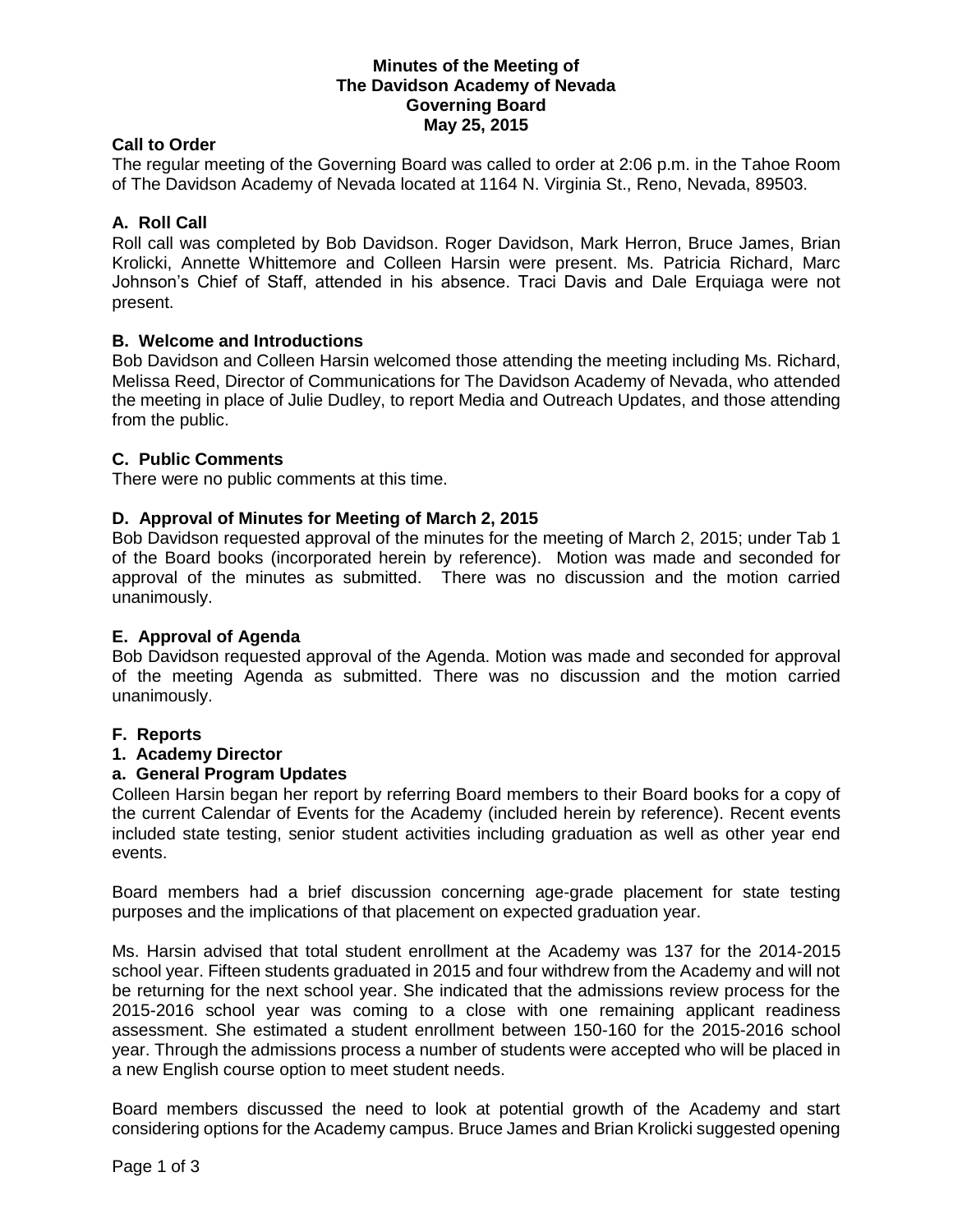discussions with the University about their master and strategic plans for growth and how the Academy may fit in those plans. Ms. Richard confirmed that these plans were being worked on and that it was her impression that the relationship between the University of Nevada, Reno and The Davidson Academy was viewed positively. Ms. Harsin agreed this was the Academy's impression as well.

Under Tab 2 of their Board books Ms. Harsin provided the board members with a copy of the Accreditation Summary (incorporated herein by reference). Additionally, at the beginning of the meeting she provided the report from the accreditation External Review Team (incorporated herein by reference) as that report had not been received in time to be included in the Board books. She confirmed that the accreditation visiting team concurred with the Academy's overall self-assessment and suggestions for improvement which focus on increased communication among stakeholders and increased opportunities for professional development. Bruce James asked Ms. Harsin for an estimate of work hours spent on preparing for the accreditation process. She advised that it would be difficult to estimate but included all staff, students and parents and a large number of hours dedicated to the process. She confirmed that the Academy's Certificate of Accreditation should be received soon.

Under Tab 3 of their Board packets Ms. Harsin provided a copy of the required annual report to the University of Nevada, Reno (incorporated herein by reference).

Under Tab 4, Ms. Harsin included several Academy and individual student accomplishments for the 2014-2015 school year (incorporated herein by reference). Among them were, the first year of competition for the Northern Nevada Lego Robotics Team of which several Academy students were part of, a Certificate of Commendation from Senator Harry Reid, a summary of Davidson Academy Student involvement in the Northern Nevada Scholastic Arts Awards as well as Exemplary Student Awards.

## **b. College Planning Updates**

Under Tab 5 of their Board books Ms. Harsin provided a summary of 2015 Davidson Academy Graduate post-secondary plans and college/university acceptance list (incorporated herein by reference).

# **2. Media and Outreach**

Under Tab 6 of their Board books Melissa Reed referred Board members to a summary of Media Outreach Updates as of May 25, 2015 (incorporated herein by reference). She advised the Board that recent media impression include Davidson Academy student radio appearances, an article in The Washington Post of April 19, 2015, titled, Top Performing Schools with Elite Students and a Reno-Gazette Journal article of May 6, 2015, that included Academy student Grace Hong and her accomplishment of being named a National Merit Scholar. She confirmed that subscribership to the Academy's e-Newsletter continues to increase.

# **G. Correspondence**

There was no correspondence received by the Board for this meeting.

# **H. Public Comments**

Ms. Nanda, Academy parent attending the meeting, commented that with the development of the Academy's Online School option that distance learning isn't the best choice for all students and that it will need to be observed how the online option may affect numbers at the (brick and mortar) school.

### **I. General Business**

Vice President and Chief Financial Officer Mark Herron confirmed that there were three action items that needed to be considered by the Board.